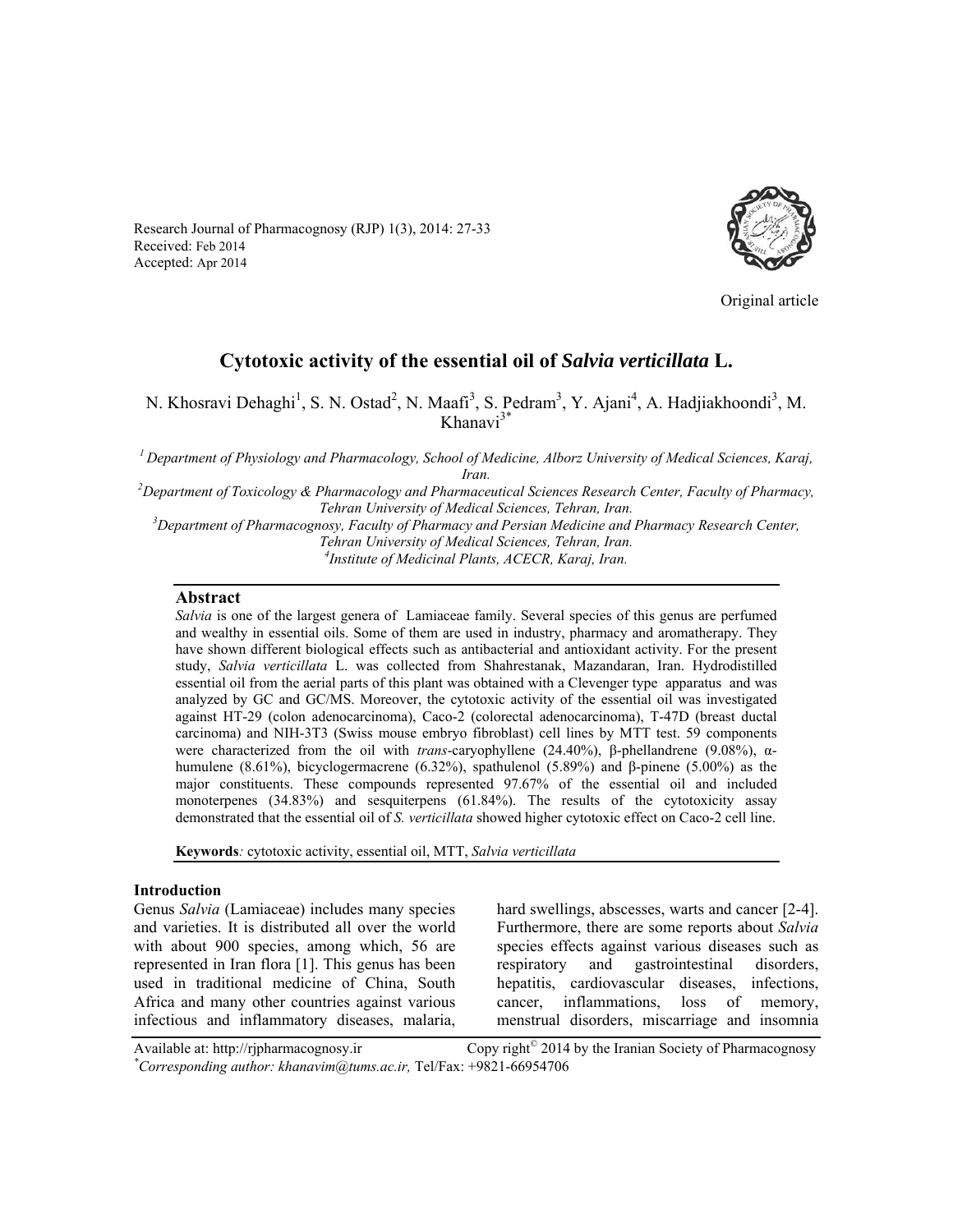[5]. Other researches have demonstrated biological properties of the essential oil of *Salvia* species such as antibacterial, anti-inflammatory and antimalarial activities [6-9]. *Salvia miltiorrhiza* has been used for treatment of insomnia, arthritis, menostasis, menstrual disorder, menorrhagia and coronary heart diseases, particularly angina pectoris and myocardial infarction [10-12]. Tanshinones (diterpenoids) have been isolated from *S. miltiorrhiza* [13,14] with antimicrobial [15,16] and antitumor [12,17,18] activities. *Salvia verticillata* has been introduced as an antioxidant plant [19,20] which contains polyphenols and diterpenoids [21]. It has radical scavenging effect [22] which is the skill to protect cells from different kinds of oxidative tensions. There are some reports about biological activity of this plant such as antibacterial and anti-diabetic effects [23] and in the present study, the constituents of the essential oil of *S. verticillata* were identified and their cytotoxic effect was evaluated against four cell lines by MTT assay.

# **Experimental**

## *Plant material*

The sample (aerial parts) was collected from Shahrestanak in Chaloos road, Mazandaran, Iran, at an altitude of 1100 m, in July 2009 during the flowering stage. A voucher specimen has been deposited at the Herbarium of the Department of Pharmacognosy, Faculty of Pharmacy, Tehran University of Medical Sciences, Tehran, Iran.

# *Isolation procedure*

200 g of the flowering aerial parts were coarsely minced and placed in a flask containing 1 L of water and were hydrodistilled in a Clevenger type apparatus for 4 h. The oil was dried over anhydrous sodium sulfate and kept at 4 °C in a sealed vial until required.

## *Gas chromatography-mass spectroscopy*

Analytical gas chromatography was carried out using a Termoquest 2000 GC with capillary column DB-5 (30 m  $\times$  0.25 mm i.d., 0.25 µm film thickness); carrier gas, He; split ratio, 1:25. A flame ionization detector (FID) was used. The column temperature was programmed at 50 °C for 1 minute and then heated up to 265  $\degree$ C at a rate of 2.5 °C/min and kept constant at 265 °C for 20 min afterwards. GC-MS was performed on a Thermoquest 2000 with a qudrupole detector, on capillary column DB-5 (GC); carrier gas, He; flow rate, 1.5 mL/min. The temperature was held at 50 °C for 1 minute and was programmed to increase up to 265 °C at a rate of 2.5 °C/min, and then the temperature was kept constant at 256° C for 20 minutes. The MS was operated at 70 eV ionization energy. Retention indices were calculated by using retention times of *n*-alkanes that were injected after the oil at the same chromatographic conditions. Quantitative data were obtained from the electronic integration of the FID peak areas. The components of the oil were identified by comparison of their mass spectra and the retention indices with Wiley library and those published in the literature.

# *Cell culture*

The colon carcinoma (HT-29) colorectal adenocarcinoma (Caco-2), the breast ductal carcinoma (T-47D) and the Swiss mouse embryo fibroblast (NIH-3T3) were cultured in T-25  $mm<sup>2</sup>$ culture flasks (NUNC) at 37 °C, in a 5%  $CO<sub>2</sub>$ incubator. HT-29, T-47D and NIH-3T3 were maintained as exponentially growing cultures in RPMI 1640 cell culture medium (Bio sera) supplemented with 10% fetal bovine serum (FBS; Gibco, USA) and Caco-2 was maintained in 50% RPMI 1640 and 35% DMEM-F12 cell culture medium (Bio sera) supplemented with 15% FBS. 100 IU/mL penicillin and 100 µg/mL streptomycin (Bio sera) were added to the media.

# *Determination of cell viability by MTT assay*

The essential oil was dissolved in dimethyl sulfoxide (DMSO, Merck) followed by dissolving in the medium to prepare the final concentrations of 50, 100, 250, 500 and 1000 µg/mL. The control, received equally normal saline.  $1 \times 10^4$  cells/wells for HT-29, T-47D and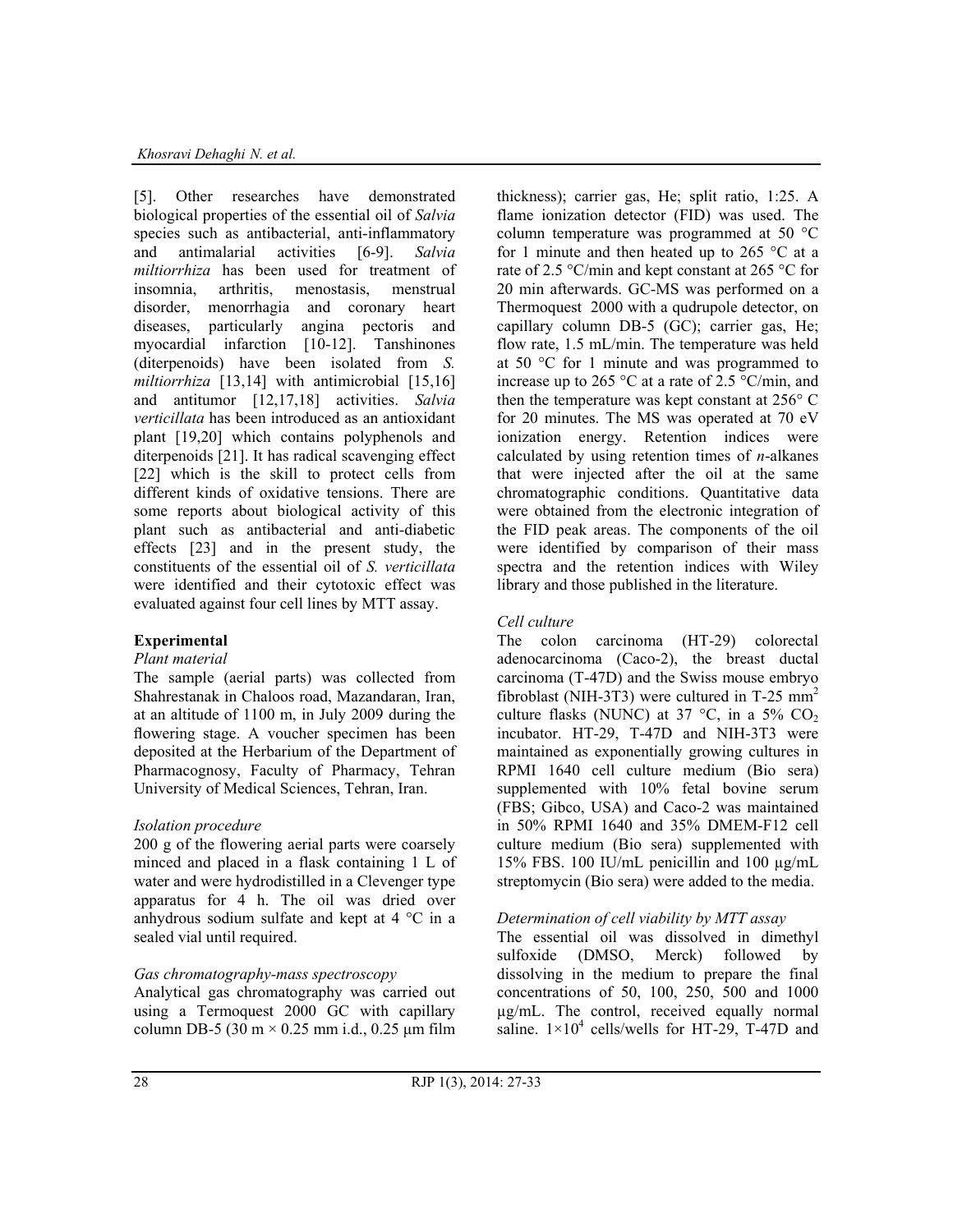NIH-3T3 cell lines and  $1 \times 10^5$  cells/wells for Caco-2 cells were seeded into 24 well plates (NUNC) and were incubated for 24 hours before treatment. After 72 hours, the medium was removed and the cells were then washed with phosphate buffered saline (PBS). A 200 µL of 3-  $(4, 5$ -dimethylthiazol -2-yl) -2,5 diphenyltetrazolium bromide (MTT 5 mg/mL in PBS) was added to each well. The plates were incubated at 37 °C for 4 h. At the end of incubation, 200 mL DMSO was added to each well. The solubilized formazan crystals were quantified by reading the absorbance at 570 nm using a microplate reader. Percentage of dead cells was calculated in comparison to control. The concentration of the essential oil that inhibited 50% cells growth  $(IC_{50})$  was determined from the graph plotted by the concentration *vs* percentage of dead cells.

## **Results and Discussion**

The results of the present study are in accordance with what has been published before about the major constituents of the essential oil extracted from *S. verticillata* L [23-25]. The hydrodistillation of the flowering aerial parts of *S. verticillata* L. presented a yellow oil with a distinct sharp odor (yield 0.15% W/W, based on dry weights). 59 components were identified in the oil of *S. verticillata* L. representing 97.67% of the total oil. The identified components and their percentages have been presented in table 1. The oil of *S. verticillata* L. was characterized by a high content of *trans*-caryophyllene (24.40%), β phellandrene (9.08%), α-hummulene (8.61%), bicyclogermacrene (6.32%), spathulenol (5.89%), and β-pinene (5.00%). The oil was characterized by high amount of sesquiterpene hydrocarbons (52.92%) and monoterpene hydrocarbons (34.10%) (table1). Previous investigations on the oil of some species of *Salvia* have shown various results. In a study on *S. verticillata* was collected from Mazandaran, Iran, hydrodistilled essential oils from the leaves and flowers of this plant was

**Table 1**. Chemical composition of essential oil of *Salvia verticillata* (%)

|                   | $verucuu\bar{u}$ ( $70$ )                            |              |               |
|-------------------|------------------------------------------------------|--------------|---------------|
| No.               | <b>Compounds</b>                                     | KI<br>925    | Percentage %  |
| $\mathbf{1}$<br>2 | $\alpha$ -Thujene                                    | 939          | 0.34          |
| 3                 | $\alpha$ -Pinene                                     | 950          | 3.03<br>0.18  |
| 4                 | Camphene                                             | 970          | 4.44          |
| 5                 | Sabinene                                             | 979          |               |
|                   | $\beta$ -Pinene                                      | 987          | 5.00          |
| 6<br>7            | Myrcene                                              |              | 1.92<br>0.24  |
| 8                 | $\rho$ -mentha-1(7),8-diene<br>$\alpha$ -Phelandrene | 1004<br>1004 | 0.32          |
| 9                 | $\delta$ -3-Carene                                   | 1030         | 1.78          |
| 10                |                                                      | 1035         |               |
| 11                | $\alpha$ -Terpinene<br>$\rho$ -Cymene                | 1039         | 0.10<br>0.22  |
| 12                | β-Phellandrene                                       | 1039         | 9.08          |
| 13                |                                                      | 1042         | 3.80          |
| 14                | Limonene                                             | 1044         | 1.65          |
| 15                | $(Z)$ - $\beta$ -Ocimene                             | 1047         | 1.68          |
|                   | $(E)$ -β-Ocimene                                     |              |               |
| 16<br>17          | $\gamma$ -Terpinene                                  | 1050<br>1058 | 0.21<br>0.11  |
| 18                | $\alpha$ -Terpinolene                                |              |               |
|                   | Nonanal                                              | 1075         | 0.15          |
| 19<br>20          | Linalool                                             | 1090<br>1099 | 0.05          |
|                   | Borneol                                              |              | 0.20          |
| 21                | Terpinen-4-ol                                        | 1170         | 0.28          |
| 22                | Bornyl acetate                                       | 1200         | 0.05          |
| 23                | $\alpha$ -Cubebene                                   | 1310         | 0.23          |
| 24                | $\beta$ -Damascenone                                 | 1317         | 0.11          |
| 25                | $\alpha$ -Copaene                                    | 1322         | 0.25          |
| 26                | $\beta$ -Borbonene                                   | 1325         | 0.17          |
| 27                | β-Cubebene                                           | 1388         | 0.23          |
| 28                | $\alpha$ -Gurjunene                                  | 1400         | 3.32          |
| 29                | trans-Caryophyllene                                  | 1410         | 24.40         |
| 30                | cis-Thujopsene                                       | 1425         | 0.21          |
| 31                | Aromadendrene                                        | 1430         | 0.05          |
| 32                | Gernylacetone                                        | 1438         | 0.06          |
| 33                | $\alpha$ -Humulene                                   | 1440         | 8.61          |
| 34                | trans-Prenyl limonene                                | 1458         | 1.35          |
| 35                | $\alpha$ -Amorphene                                  | 1468         | 4.89          |
| 36                | $\gamma$ -Gurjunene                                  | 1477         | 0.21          |
| 37                | $\delta$ -Selinene                                   | 1482         | 0.12          |
| 38                | Germacrene-D                                         | 1487         | 0.21          |
| 39                | cis-Cadina-1,4-diene                                 | 1496         | 0.33          |
| 40                | Bicyclogermacrene                                    | 1500         | 6.32          |
| 41                | $\beta$ -Bisabolene                                  | 1506         | 0.58          |
| 42                | trans-Calamenene                                     | 1510         | 0.17          |
| 43                | cis-Calamenene                                       | 1520         | 0.53          |
| 44                | $\beta$ -Sesquiphellandrene                          | 1523         | 0.21          |
| 45                | $trans-Cadina -1(2)$ , 4-diene                       | 1535         | 0.09          |
| 46                | trans-y-Bisabolene                                   | 1537         | 0.27          |
| 47                | Spathulenol                                          | 1565         | 5.89          |
| 48                | Caryophyllene oxide                                  | 1569         | 0.89          |
| 49                | Globulol                                             | 1585         | 0.22          |
| 50                | Viridiflorol                                         | 1593         | 0.12          |
| 51<br>52          | Juniperol                                            | 1599         | 0.30          |
| 53                | Cedranone                                            | 1630         | 0.37          |
| 54                | $\alpha$ -Cadinol                                    | 1640         | 0.17          |
| 55                | t-Cadinol                                            | 1640         | 0.21          |
|                   | Valeranone                                           | 1675         | 0.38          |
| 56<br>57          | hexahydrofarnsylacetone                              | 1700<br>1750 | 0.37<br>0.10  |
| 58                | 1-Octadecene                                         |              |               |
| 59                | Phytol                                               | 1896<br>2275 | 0.84<br>0.06  |
|                   | Pentacosane                                          |              | 34.10         |
|                   | Monoterpenes hydrocarbons                            |              |               |
|                   | Monoterpenes oxygenated                              |              | 0.73<br>52.92 |
|                   | Sesquiterpenes hydrocarbons                          |              | 8.92          |
|                   | Sesquiterpenes oxygenated<br>Diterpenoids            |              | 0.84          |
|                   |                                                      |              | 0.16          |
|                   | Nonterpenes<br>Unknown                               |              | 2.33          |
|                   | Total identified                                     |              | 97.67         |
|                   |                                                      |              |               |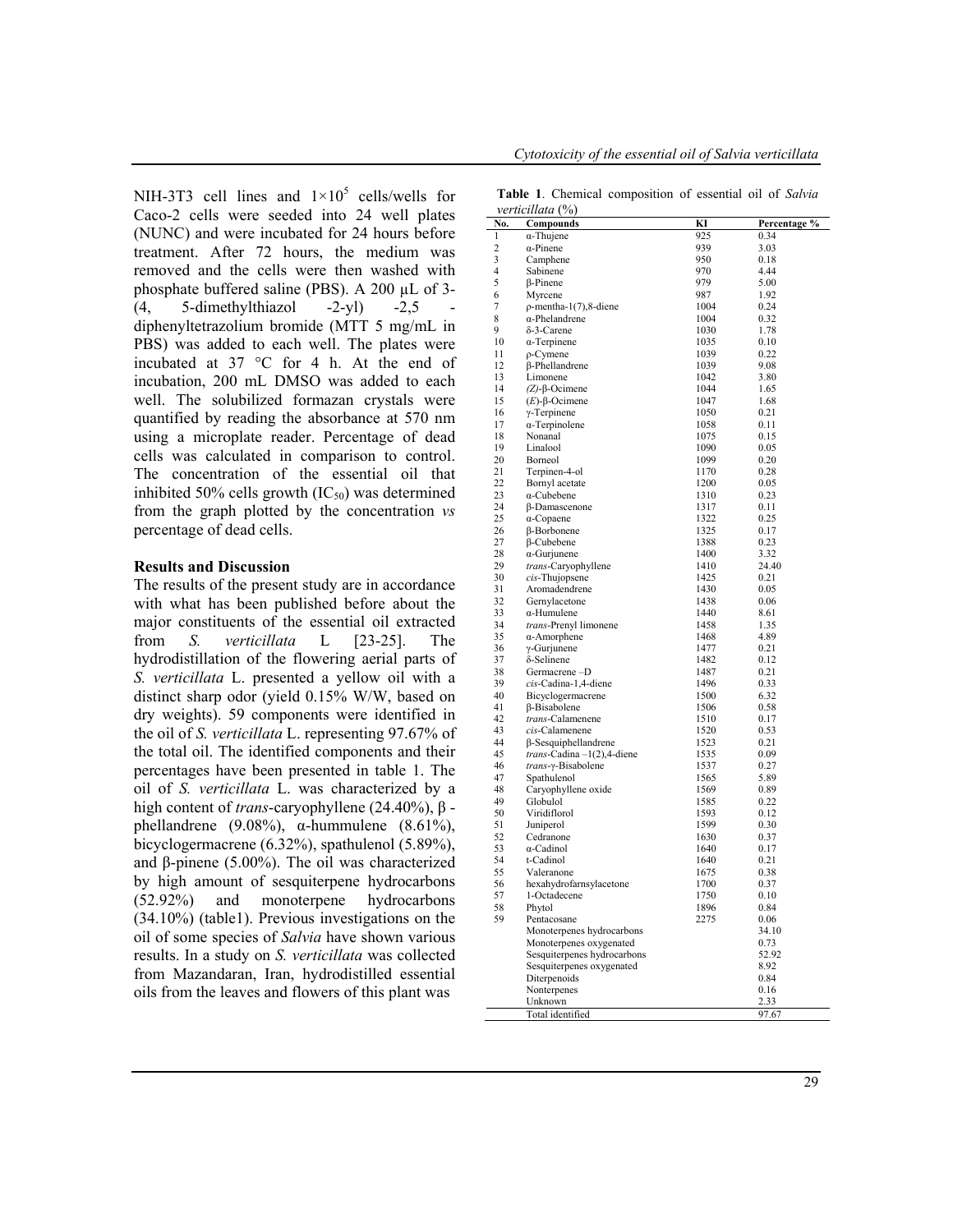

**Figure 1.** Percentage of dead cells relative to control:the cells were treated with *Salvia verticillata* essential oil as described in experimental

analyzed by GC and GC/MS and 54 and 36 compounds were identified respectively. βcaryophyllene (13.6%), β-phellandrene (12.9%), germacrene-D (11.5%), β-pinene (7.5%), αhumulene (5.6%), were premier components of the leaves oil. Spathulenol  $(23.6\%)$ , βcaryophyllene (17.2%), caryophyllene oxide (16.4%) and sabinene (8.4%) were the main compounds of flowers oil [24]. One research has previously compared the constituents of the essential oil of *S. verticillata* grown wild (Ghazvin) and cultivated (Fars). The essential oil was obtained by hydrodistillation of the dried aerial parts and was analyzed by GC and GC/MS. 51 components were characterized for cultivated plants including (E)-caryophyllene (17.8%), βphellandrene (14.2%), *α*-humulene (10.2%), αpinene (5.7%), germacrene D (5.2%) and 64 constituents were identified for the wild plants containing (E)-caryophyllene  $(14.7\%)$ ,  $\alpha$ gurjunene (12.8%), germacrene D (8.7%), α humulene (7.7%), β-phellandrene (6.6%), βpinene (6.5%) and bicyclogermacrene (6.4) as the major constituents [23]. Other studies about the oil of this species that were collected from Tehran suburbs (Fasham-Garmabedar) have demonstrated that β-caryophyllene (24.7%), γmurolene (22.8%), limonene (8.9%) and  $\alpha$ hummulene (7.8%) were the major components [25]. Another research in Greece has introduced the essential oil of *Salvia verticillata* with βpinene (30.7%), *p*-cymene (23.0%) and isopropyl ester of lauric acid (16.8%) as the dominating constituents [26]. There is also a report from Lebanon introducing caryophyllene oxide (16.6%) as the major compound in the oil of *Salvia bracteata* [27] whereas in another research on the species gathered from different zones of Iran, the main constituents of the oil have been reported to be β-caryopyllene (10.7-41.6%) and γ-muurolene (27.1–36.3%) [28]. Previous studies have shown that, the essential oil obtained from *Salvia* species have shown antioxidant activity and *S. verticillata* has presented the most antioxidant activity so it could be used as a natural antioxidant in the food industry [29]. Cytotoxic effects on tumor cell lines has been also reported for *Salvia* genus [27] and in the present study, *S. verticillata* essential oil has demonstrated cytotoxic activity in HT-29, T-47D, Caco-2 and NIH 3T3 cell lines. Considering our results, it is confirmed that different cell lines showed different sensitivity to the agent (figure 1 and table 2). Other studies have shown that, *α*humulene and β-caryophyllene have been described as cytotoxic compounds against A-549, DLD-1, M4BEU, HeLa, Bel-7402 and CT-26 cells [30-33]. Another study has verified that both linalool and *α*-pinene presented cytotoxic activity against murine B16 melanoma and human HL-60 leukemia cells [34]. Limonene is one of the constituents that was found in the oil of *S. verticillata* (3.80%) and has chemoprotective effects against rodent and human tumor [35]. Regarding that bioactive cytotoxic compounds have been found in the essential oil of *S. verticillata*, it is expectable to observe cytotoxic activity against the examined cell lines. The synergtic effects of the constituents of the oil and the presence of *trans*-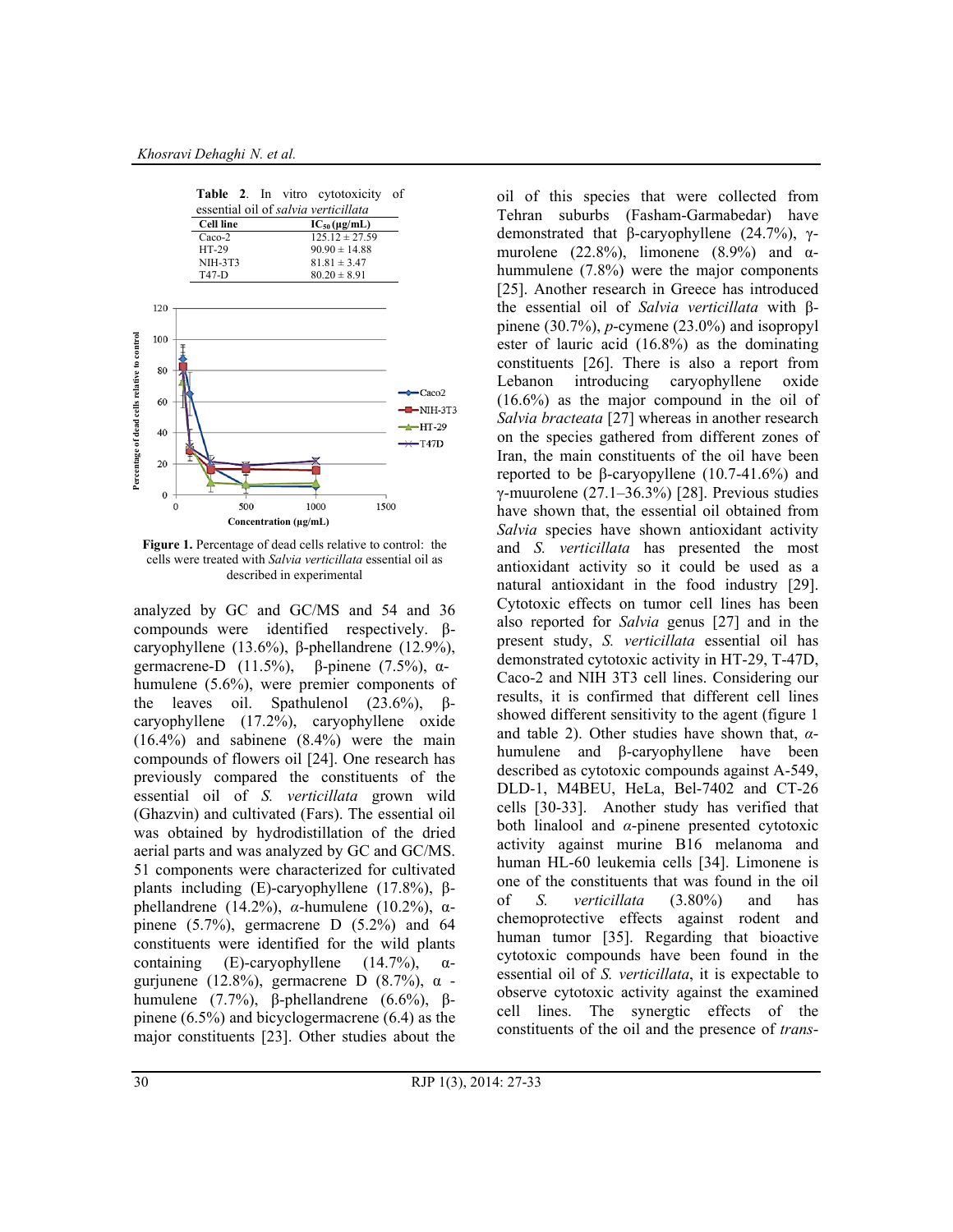caryophyllene, β-phellandrene, α–humulene, bicyclogermacrene, spathulenol , β-pinene , αamorphene , sabinene and limonene as the major compounds could explain the observed effects of the essential oil of *S. verticillata.*

#### **Acknowledgments**

This research has been supported by Tehran University of Medical Sciences and health Services grant (Grant Number 8923-33-02-88)

### **Declaration of interest**

The authors declare that there is no conflict of interest. The authors alone are responsible for the content of the paper.

#### **References**

- [1] Zargari A. *Medicinal Plants*. Vol 4. Tehran: Tehran University Publications, 1990.
- [2] Watt JM, Breyer-Brandwijk MG. *The Medicinal and Poisonous Plants of Southern*  and Eastern Africa, 2<sup>nd</sup> ed. Edinburgh: Livingstone, 1962.
- [3] Ulubelen A, Topcu G, Chai HB, Pezzuto JM. Cytotoxic activity of diterpenoids isolated from *Salvia hypargeia*. *Pharm Biol*. 1999; 37: 148–151.
- [4] Shoemaker M, Hamilton B, Dairkee SH, Cohen I, Campbell MJ. *In vitro* anticancer activity of twelve Chinese medicinal herbs. *Phytother Res*. 2005; 19: 649–651.
- [5] Imanshahidi M, Hosseinzadeh H. The pharmacological effects of *Salvia* species on the central nervous system. *Phytother Res*. 2006; 20: 427-437.
- [6] Kamatou GPP, Viljoen AM, Gono-Bwalya AB, Van Zyl RL, Van Vuuren SF, Lourens ACU, Baser KHC, Demirci B, Lindsey KL, Van Staden J, Steenkamp P. The *in vitro* pharmacological activities and a chemical investigation of three South African *Salvia*  species. *J Ethnopharmacol*. 2005; 102: 382– 390.
- [7] Kamatou GPP, Van Zyl RL, Van Vuuren SF, Viljoen AM, Figueiredo AC, Pedro LG, Barroso JG, Tilney PM. Chemical

composition, leaf trichome types and biological activities of the essential oils of four related *Salvia* species indigenous to southern Africa. *J Essent Oil Res*. 2006; 18: 72–79.

- [8] Kamatou GPP, Van Zyl RL, Van Vuuren SF, Viljoen AM, Figueiredo AC, Pedro SF, Barroso L.G. Biological activities and composition of *Salvia muirii* L. Bol. essential oil*. J Essent Oil Res*. 2006; 18: 48–51.
- [9] Kamatou GPP, Van Zyl RL, Davids H, Van Heerden FR, Lourens ACU, Viljoen AM. Antimalarial and anticancer activities of selected South African *Salvia* species and isolated compounds from *S. radula*. *S Afr J Bot*. 2008; 74: 238–243.
- [10] Jiangsu New Medical College. *Dictionary of Chinese Materia Medica*. Shanghai: Shanghai Scientific and Technological Publishers, 1988.
- [11] Chen WZ. Pharmacology of *Salvia miltiorrhiza. Acta Pharm Sinica*, 1984; 19: 876–880.
- [12] Chang HM, But P. *Pharmacology and Applications of Chinese Materia Medica.*  Singapore: World Scientific, 2001.
- [13] Akisawa H, Hayashi T, Yamazaki T. Structures of isotanshinones. *Tetrahedron Lett*. 1969; 5: 301–304.
- [14] Chang HM, Cheng KP, Choang TF, Chow HF, Chui KY, Hon PM, Lau Tan FW, Yang Y, Zhong ZP, Lee CM, Sham HL, Chan CF, Cui YX, Wong HNC. Structure elucidation and total synthesis of new tanshinones isolated from *Salvia miltiorrhiza* Bunge (Danshen). *J Org Chem*. 1990; 55: 3537– 3354.
- [15] Honda G, Koezuka Y, Tabata M. Isolation of an antidermatophytic substance from the root of *Salvia miltiorrhiza*. *Chem Pharm Bull.* 1988; 36: 408–411.
- [16] Gao YG, Song YM, Yang YY, Liu WF, Tang JX. Pharmacology of tanshinone. *Acta Pharm Sinica.* 1979; 14: 75–82.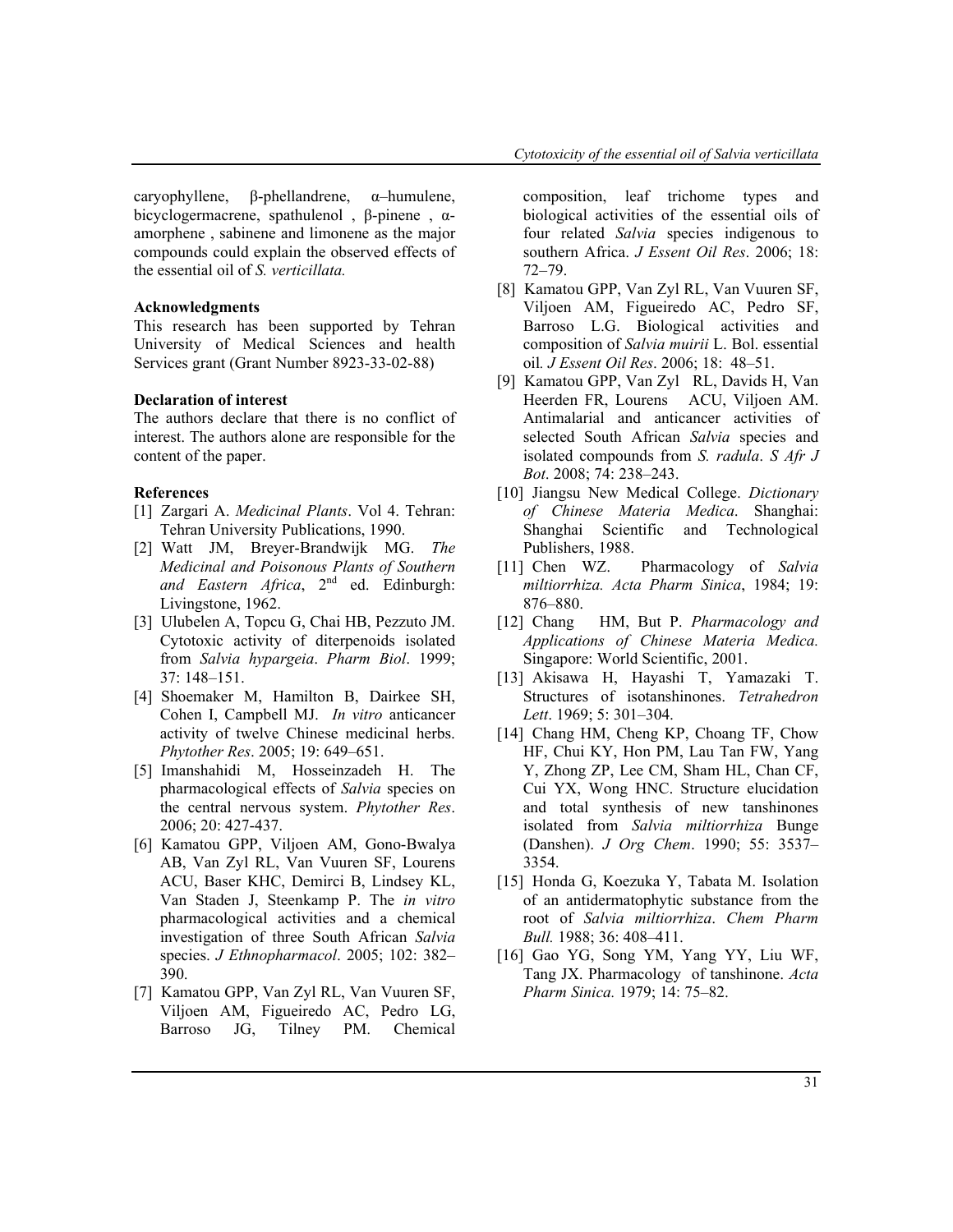- [17] Ryu SY, Lee CO, Choi SU*. In vitro* cytotoxicity of tanshinones from *Salvia miltiorrhiza*. *Planta Med*. 1997; 63: 339–342.
- [18] Wu WL, Chang WL, Chen CF. Cytotoxic activities of tanshinones against human carcinoma cell lines. *Am J Chin Med*. 1991; 19: 207–216.
- [19] Orhan I, Kartal M, Naz Q, Ejaz A, Yilmaz G, Kan Y, Konuklugil B, Sener B, Iqbal Choudhary M. Antioxidant and anticholinesterase evaluation of selected Turkish *Salvia* species. *Food Chem*. 2007; 103: 1247-1254.
- [20] Tepe B, Eminagaoglu O, Akpulat HA, Aydin E. Antioxidant potentials and rosmarinic acid levels of the methanolic extracts of *Salvia verticillata* (L.) subsp. *verticillata* and *S. verticillata* (L.) subsp. *Amasiaca* (Freyn and Bornm.) Bornm. *Food Chem*. 2007; 100: 985-989.
- [21] Nagy G, Gunther G, Mathe I, Blunden G, Yang MH, Crabb TA. Diterpenoids from *Salvia glutinosa*, *S. austriaca*, *S. tomentosa* and *S. verticillata* roots. *Phytochemistry.* 1999; 52: 1105-1109.
- [22] Nickavar B, Kamalinejad M, Izadpanah H. *In vitro* free radical scavenging activity of five *Salvia* species. *Pak J Pharm Sci*. 2007; 20: 291-294.
- [23] Nasermoadeli S, Rowshan V, Abotalebi A, Nasermoadeli L, Charkhchian MM. Comparison of *Salvia verticillata* essential oil components in wild andcultivated population. *Ann Biological Res*. 2013; 4 (5): 252-255.
- [24] Sarebanha S, Yasa N, Hadjiakhoondi A. Chemical composition and antioxidant activity of essential oil of flowers and leave of *Salvia verticillata* and *Salvia virgata*. Pharm. D. Thesis. Faculty of Pharmacy, Tehran University of Medical Sciences, Tehran, Iran, 2009.
- [25] Sefidkon F, Khajavi MS. Chemical composition of the essential oils of two *Salvia* species from Iran: *Salvia verticillata*

L. and *Salvia santolinifolia* Boiss. *Flavour Frag J*. 1999; 14: 77-78.

- [26] Pitarokili D, Tzakou O, Loukis A*.* Essential oil composition of *Salvia verticillata, S. verbenaca*, *S. glutinosa* and *S. candidissima*  growing wild in Greece. *Flavour Frag J*. 2006; 21: 670–673.
- [27] Cardile V, Russo A, Formisano C, Rigano D, Senatore F, Arnold NA, Piozzi F. Essential oils of *Salvia bracteata* and *Salvia rubifolia* from Lebanon: chemical composition, antimicrobial activity and inhibitory effect on human melanoma cells. *J Ethnopharmacol*. 2009; 126: 265–272.
- [28] Sefidkon F, Hooshidary F, Jamzad Z. Chemical variation in the essential oil of *Salvia bracteata* Banks & Soland from Iran. *J Essent Oil Bear Pl.* 2007; 10: 265–272.
- [29] Tosun M, Ercisli S, Sengul M, Ozer H, Polat T, Ozturk E. Antioxidant properties and total phenolic content of eight *Salvia* species from Turkey. *Biol Res*. 2009; 42(2): 175-81.
- [30] Legault J, Dahl W, Debiton E, Pichette A, Madelmont JC. Antitumor activity of balsam fir oil: production of reactive oxygen species induced by alpha-humulene as possible mechanism of action. *Planta Med*. 2003; 69: 402–407.
- [31] Sylvestre M, Legault J, Dufour D, Pichette A. Chemical composition and anticancer activity of leaf essential oil of *Myrica gale* L. *Phytomedicine*. 2005; 12: 299-304.
- [32] Sylvestre M, Pichette A, Longtin A, Nagau F, Legault J. Essential oil analysis and anticancer activity of leaf essential oil of *Croton flavens* L. from Guadeloupe*. J Ethnopharmacol*. 2006; 103: 99–102.
- [33] Hou J, Sun T, Hu J, Chen S, Cai X, Zou G. Chemical composition, cytotoxic and antioxidant activity of the leaf essential oil of *Photinia serrulata.* 2006; *Food Chem.* 103: 355-358
- [34] Tatman D, Mo H. Volatile isoprenoid constituents of fruits, vegetables and herbs cumulatively suppress the proliferation of murine B16 melanoma and human HL-60